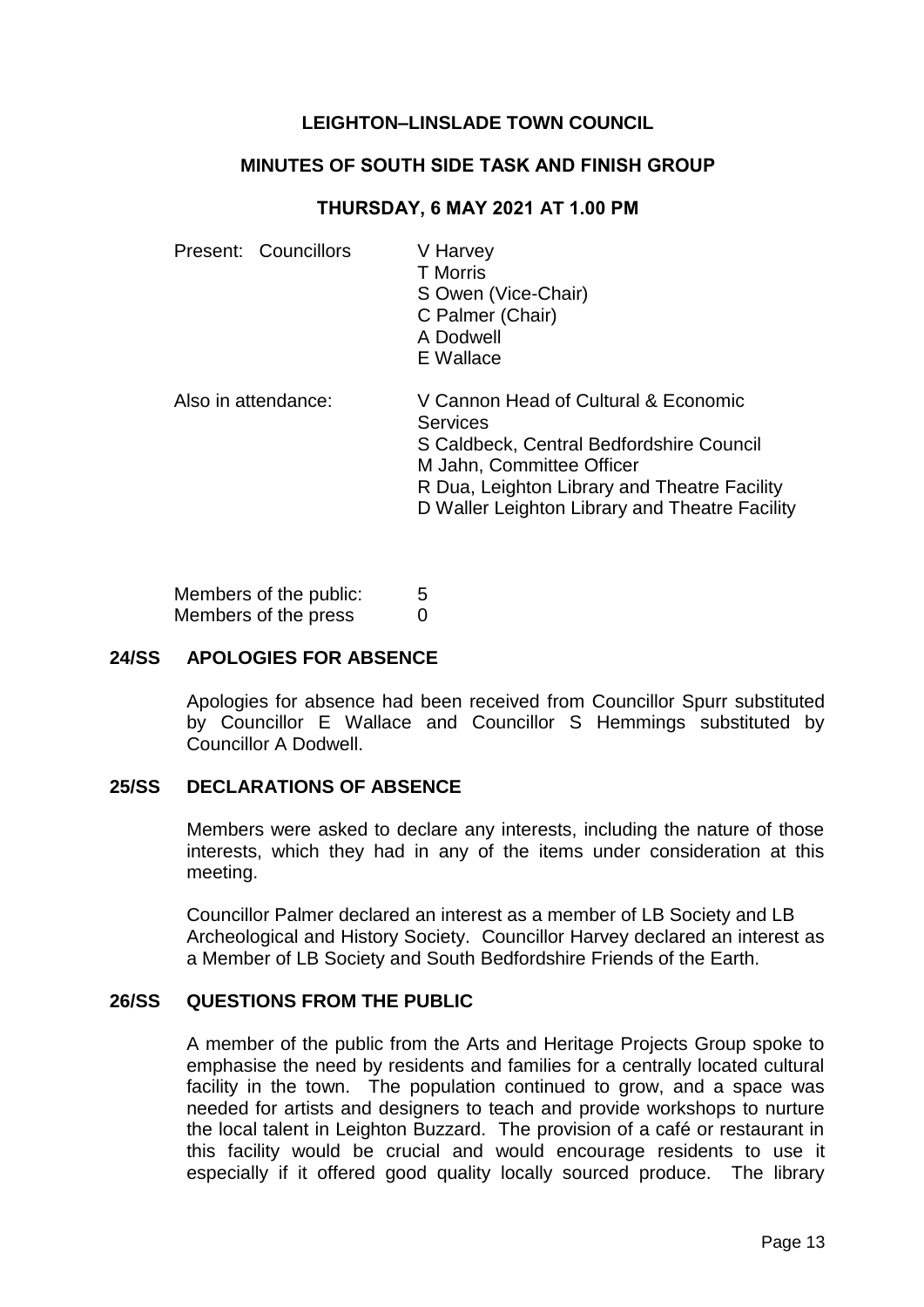building would not be big enough to allow for these activities although it is very important to the community.

A further member from this group spoke to request whether the group could have a more collaborative role in discussions and engage in presentations of plans clearly linked to the Arts, working with local government and the library to meet the needs of the community. Sam Caldbeck, Central Bedfordshire Council, confirmed he had met with the Arts and Heritage Projects Group and agreed all parties were working towards the same aim of wanting the best for the town and community.

One of the landowners spoke to give his support to the development of the land and a social hub facility within walking distance of the High Street to encourage people into the town.

It was agreed that all comments would be fed back to Central Bedfordshire Council for their information and consideration.

## **27/SS MINUTES OF THE PREVIOUS MEETING**

(a) The group received the draft minutes of the South Side Task & Finish Group held on the 22 March 2021.

Minute ref 20/SS Update On Options Analysis – Southside Development – it was confirmed the Options Analysis was in the final stages of completion and once this was received the options would be discussed internally with Central Bedfordshire Officers and then reported back to this group.

Sam Caldbeck wanted to inform members that in the current market conditions a fully viable scheme would not be likely. It would be unlikely a community facility would provide sufficient revenue to cover costs and external funding would have to be secured. The Options Analysis was the first stepping stone and would provide what potential projects could be viable and following this there would need to be talks with landowners and a consultation which in current financial circumstances could take a few years to come to fruition.

A question was raised regarding whether CBC would be likely to sell the land or build and rent out the building. It was confirmed this was not known at present and would depend on circumstances at the time.

A further question was asked whether the Fire Station site would be included in the development area. It was confirmed the Fire Station site was not included in the Options Analysis brief and it would be difficult to relocate as costs would be very high.

Minute ref 23/SS Documentation for Land South of the High Street – a request was made for a title to be given for the document referred to which would assist readers in the future to identify the document.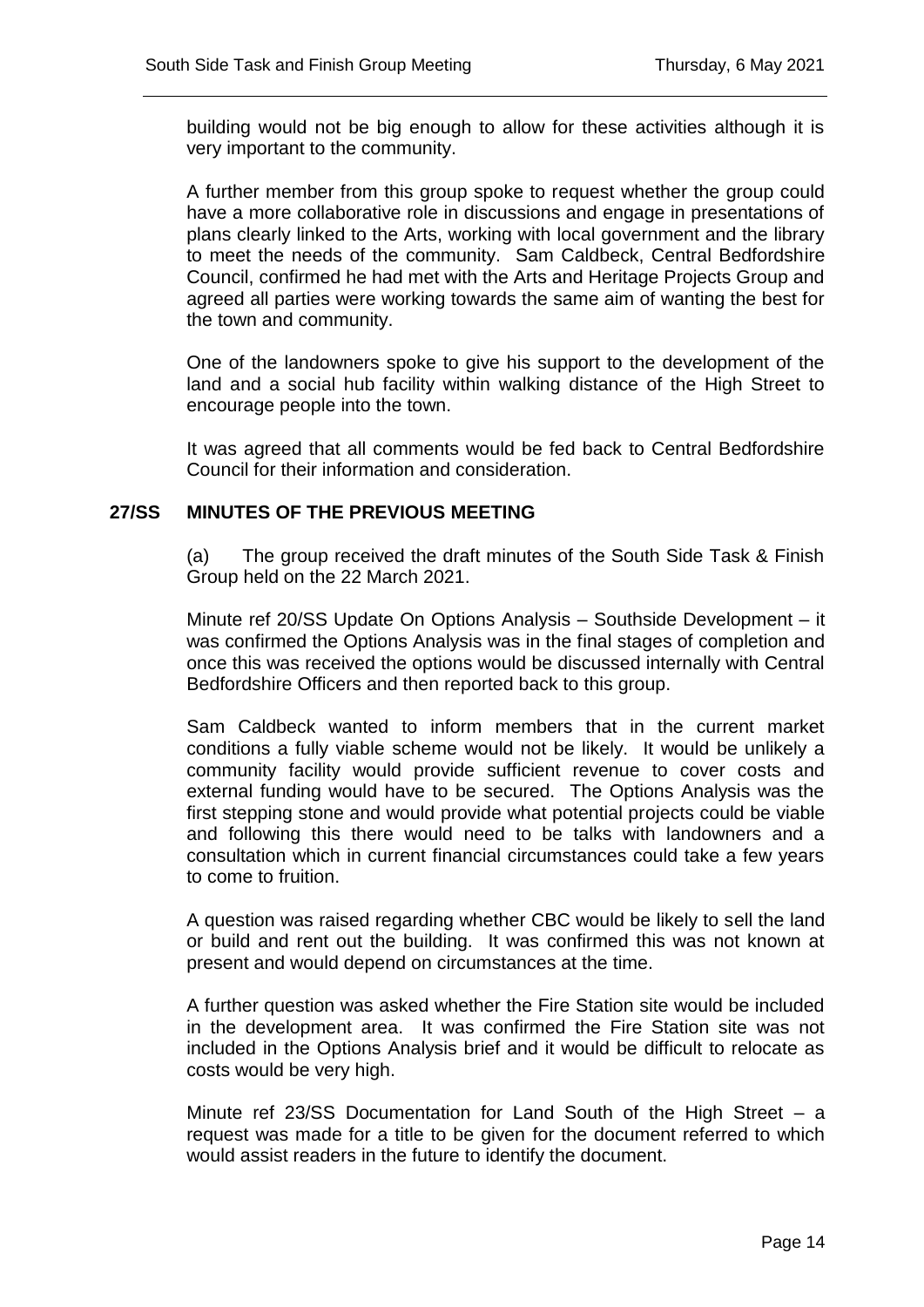**RESOLVED that the minutes of the meeting of the South Side Task & Finish Group held on 22 March 2021 be approved as a correct record and would be signed at a later date when safe to do so.**

(b) No updates were made as they would be covered in the remainder of the agenda.

#### **28/SS VENUE EXAMPLES**

Members welcomed Rechelle Dua and Daniel Weller from the Leighton Library and Theatre Facility and thanked them for attending the meeting.

It was confirmed the vision of the Library and Theatre Facility was to ensure a vibrant cultural offer in Leighton-Linslade and across all of Central Bedfordshire. They had no issues with a proposed facility on Land South of the High Street and would be happy to be part of discussions and not just be informed of the end result.

A concern was raised regarding the suitability of the Library Buidling and whether it could offer space and had the availablity to accommodate more groups. Rechelle Dua confirmed building works had been completed in the last 12 months and most parts of the building were hired out with some regular bookings. Particular nights and times were not fully used and the pricing was being reviewed with the aim to develop and cover wider community needs. They were willing to see what would be needed and would be willing to talk to groups about their needs especially music groups if the acoustics were proving unsuitable.

A request was made for Rechelle Dua to send an email with the availability of the different parts of the building to clarify the usage and revenue costs. It was confirmed the Theatre was usually within profit.

#### **RESOLVED to note the information**.

#### **29/SS FORMULATION OF COMMUNITY NEEDS FOR LSHS**

(a) The Task and Finish Group received a discussion paper to consider a process for a proposed consultation for the facility on LSHS.

Councillor Owen was thanked for compiling this report but until the Options Analysis conclusions had been received this could not be taken forward. It would be needed to know what would be achievable, what size community space would be needed and where the funding would come from to determine what could be built.

Members all agreed that this paper provided an excellent starting point into which sound options and solutions would need to be grafted. Time scales were uncertain.

The document should be a 'travelling draft' which would set out what types of